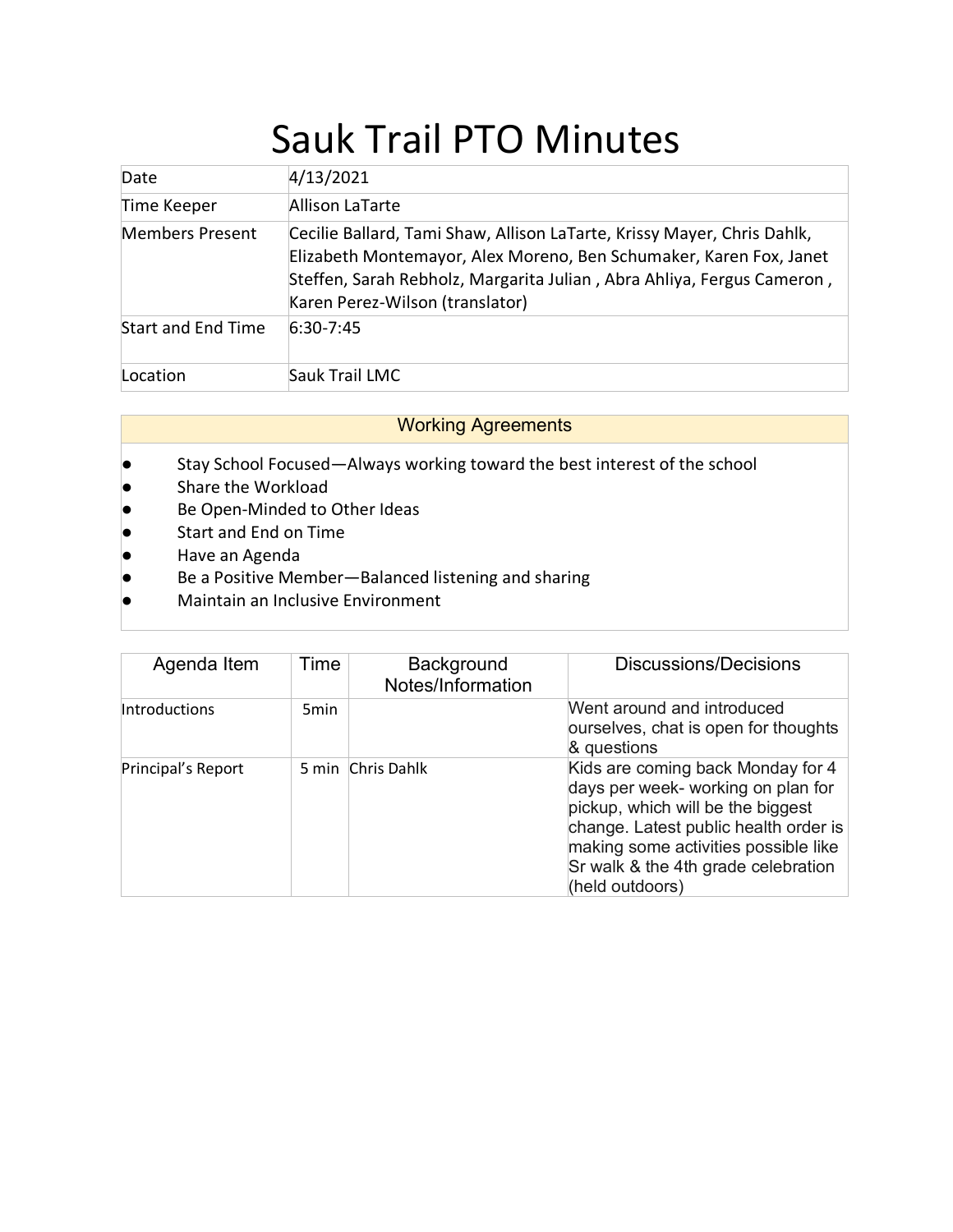| Treasurer's Report | 5 min Allison LaTarte | Balances as of March 31st, 2021<br>Checking \$1217.51                                      |
|--------------------|-----------------------|--------------------------------------------------------------------------------------------|
|                    |                       | Money Market \$14,146.65                                                                   |
|                    |                       | Expenses since 1/31/21<br>None<br>Deposits since 1/31/21. \$94.78<br>(Amazon Smile)        |
|                    |                       | 2020-21 School Year<br>Expenses \$4,482.45<br>Deposits \$1,079.47<br>$-$ \$3,402.98<br>Net |
|                    |                       | <b>Upcoming Expenses: Staff</b><br><b>Appreciation Week</b>                                |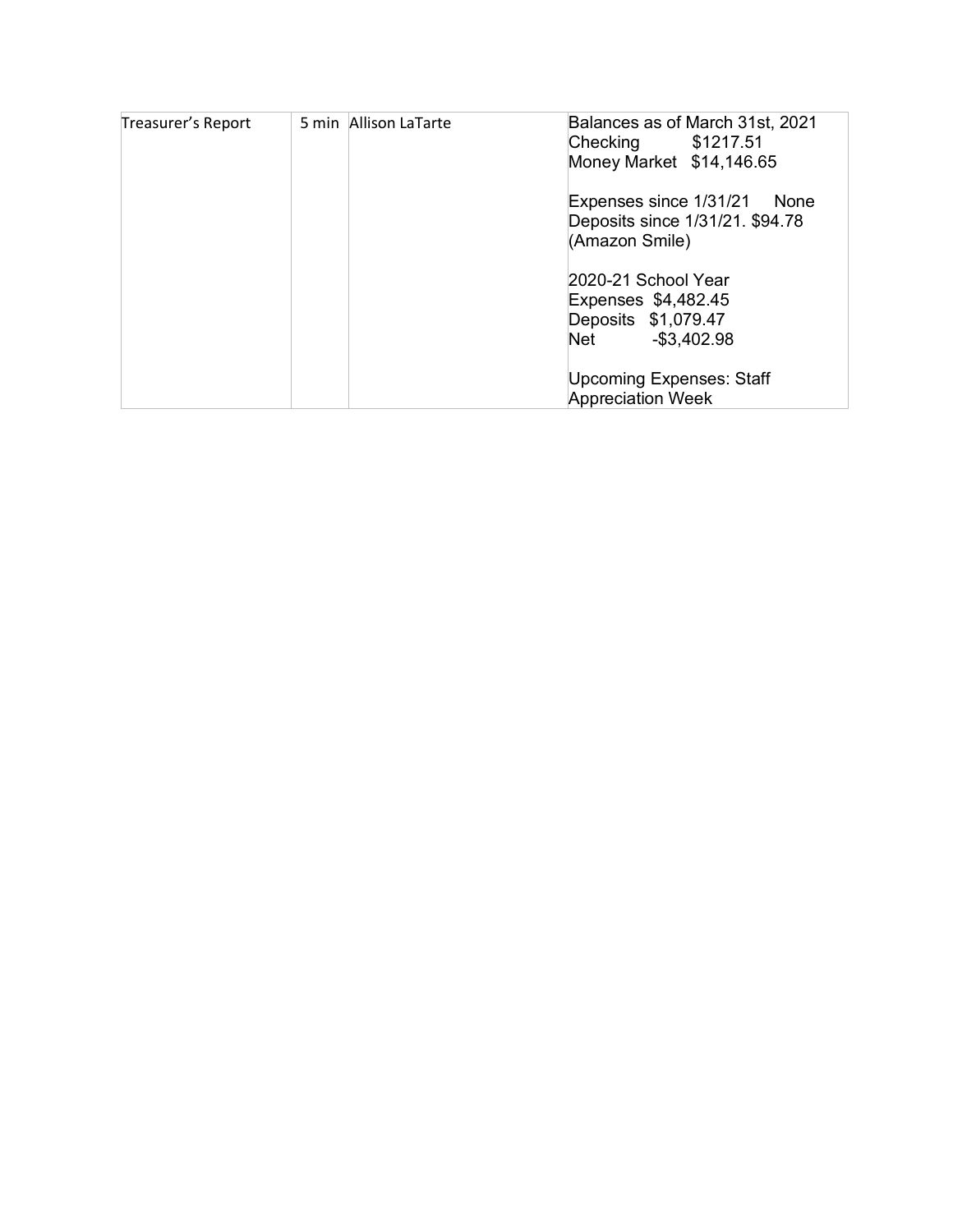| Presidents' Update | 5 mi | Scholarship, Teacher<br>Reimbursements, School<br><b>Supplies</b> | Scholarship: Each year we give a<br>\$500 scholarship to a MHS student<br>based on a short essay about how<br>Sauk Trail impacted your<br>educational experience. This year's<br>winner has been chosen and we will<br>find out the name soon. Contact<br>information is removed during the<br>selection process.<br>School supplies, kits will be<br>available for mail order next year,<br>will be direct shipped, deadline is<br>June 25th<br>Teacher reimbursements: PTO<br>gives \$100 to the teachers, this year<br>we will be reducing the amount<br>since there wasn't as much to buy.<br>23 teachers (\$2300), we are<br>debating reducing it to \$50. Chris is<br>thinking not all teachers will use it<br>this year. Fergus mentioned this<br>might be a good year to keep up<br>support of teachers. Allison<br>expanded on our budget &<br>fundraising. Usually \$8000 spent per<br>year, 0 income this year but<br>expenses are down. But we also<br>didn't have the auction this year &<br>the money we have needs to last 2<br>more years. Ben asked about a<br>target amount of money we want to<br>keep in savings. Cecilie mentioned<br>the PTO's goal is not to keep a large<br>stash of money on hand but this<br>year seems more uncertain because<br>we haven't had the fundraisers. Amy<br>mentioned Elm Lawn has had "non<br>fundraisers". Donate money so you<br>don't have to sell wrapping paper,<br>LOL. Fun Run looks like a good<br>option to do on the off year (which is<br>next year) to try to build up our<br>resources. |
|--------------------|------|-------------------------------------------------------------------|--------------------------------------------------------------------------------------------------------------------------------------------------------------------------------------------------------------------------------------------------------------------------------------------------------------------------------------------------------------------------------------------------------------------------------------------------------------------------------------------------------------------------------------------------------------------------------------------------------------------------------------------------------------------------------------------------------------------------------------------------------------------------------------------------------------------------------------------------------------------------------------------------------------------------------------------------------------------------------------------------------------------------------------------------------------------------------------------------------------------------------------------------------------------------------------------------------------------------------------------------------------------------------------------------------------------------------------------------------------------------------------------------------------------------------------------------------------------------------------------------------------------------------------------------------------|
| <b>Book Fair</b>   |      | 5 min Tami Shaw<br>Outdoor, Virtual, Dates                        | Spring book fair is happening and<br>will be outdoors May 24-28th.<br>Usually spring is a BOGO event to<br>help kids build up a summer library.<br>We will not have bogo this year to<br>build up some additional funds.                                                                                                                                                                                                                                                                                                                                                                                                                                                                                                                                                                                                                                                                                                                                                                                                                                                                                                                                                                                                                                                                                                                                                                                                                                                                                                                                     |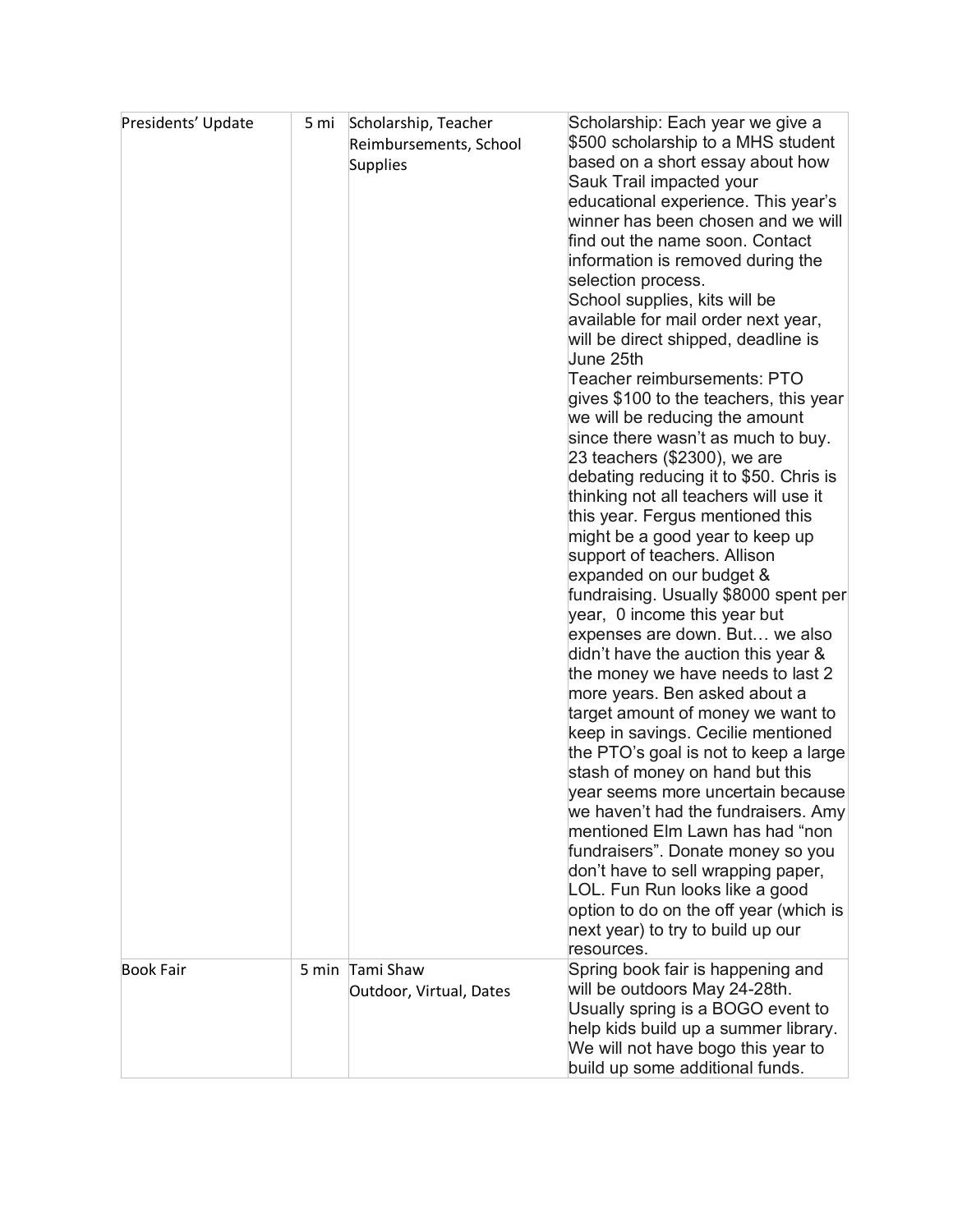| <b>Staff Appreciation</b> | 30 min May 3-7; Recipe Book Update,<br>Janet Update, Week<br>Scheduling, Catered Lunch, | Recipe Book: people sent in some<br>really nice recipes, each teacher will<br>get a printout. Available to families?<br>Isn't an overly huge book so we |
|---------------------------|-----------------------------------------------------------------------------------------|---------------------------------------------------------------------------------------------------------------------------------------------------------|
|                           | how to drop off materials?                                                              | don't want to sell it. 60 families sent<br>in 80 recipes. Thinking we could<br>send it electronically to people who                                     |
|                           |                                                                                         | ask & suggest they make a<br>donation. Seems like there are<br>mixed feelings on charging \$10 or<br>just asking for a donation. Janet has              |
|                           |                                                                                         | access to a spiral binding machine<br>for hardcopies.                                                                                                   |
|                           |                                                                                         | Staff appreciation week: each day<br>will have a theme, Wed catered<br>lunch, potted plants for decoration                                              |
|                           |                                                                                         | since we can't go in & decorate.<br>Raffle at the end to take plants<br>home. We will have some kids make                                               |
|                           |                                                                                         | signs for Sheila to set out. Challenge<br>of catering a lunch is everything has                                                                         |
|                           |                                                                                         | to be individually wrapped. Chris<br>suggested Jason's deli, Asbury did<br>conference meals from there & it                                             |
|                           |                                                                                         | was nice<br>Need help on May 3rd picking up<br>coffee from Starbucks, Karen                                                                             |
|                           |                                                                                         | offered to help. Need kids to make<br>sign, drop them to Tami or Cecilie                                                                                |
|                           |                                                                                         | last week of April<br>Drop off donations for staff, maybe<br>set up boxes out front. Hoping to                                                          |
|                           |                                                                                         | have a bin for each day.<br>Normally, we do something at the                                                                                            |
|                           |                                                                                         | club tavern for staff to stop by Janet<br>made some calls to chocolate<br>Shoppe & Nothing but bund cakes to                                            |
|                           |                                                                                         | get for the staff. Chocolate Shoppe<br>has a \$500 minimum to bring the                                                                                 |
|                           |                                                                                         | truck over, he wasn't very flexible &<br>we don't quite make the minimum.<br>Nothing but bund cake lady was                                             |
|                           |                                                                                         | willing to give us a 20% discount on<br>small wrapped cakes to give out.                                                                                |
|                           |                                                                                         | Really cute & very practical.<br>Chocolate shoppe is more social                                                                                        |
|                           |                                                                                         | which is a communal experience<br>similar to the tavern experience.                                                                                     |
|                           |                                                                                         | What about Kona Ice? Probably an<br>option but do staff want Kona Ice?                                                                                  |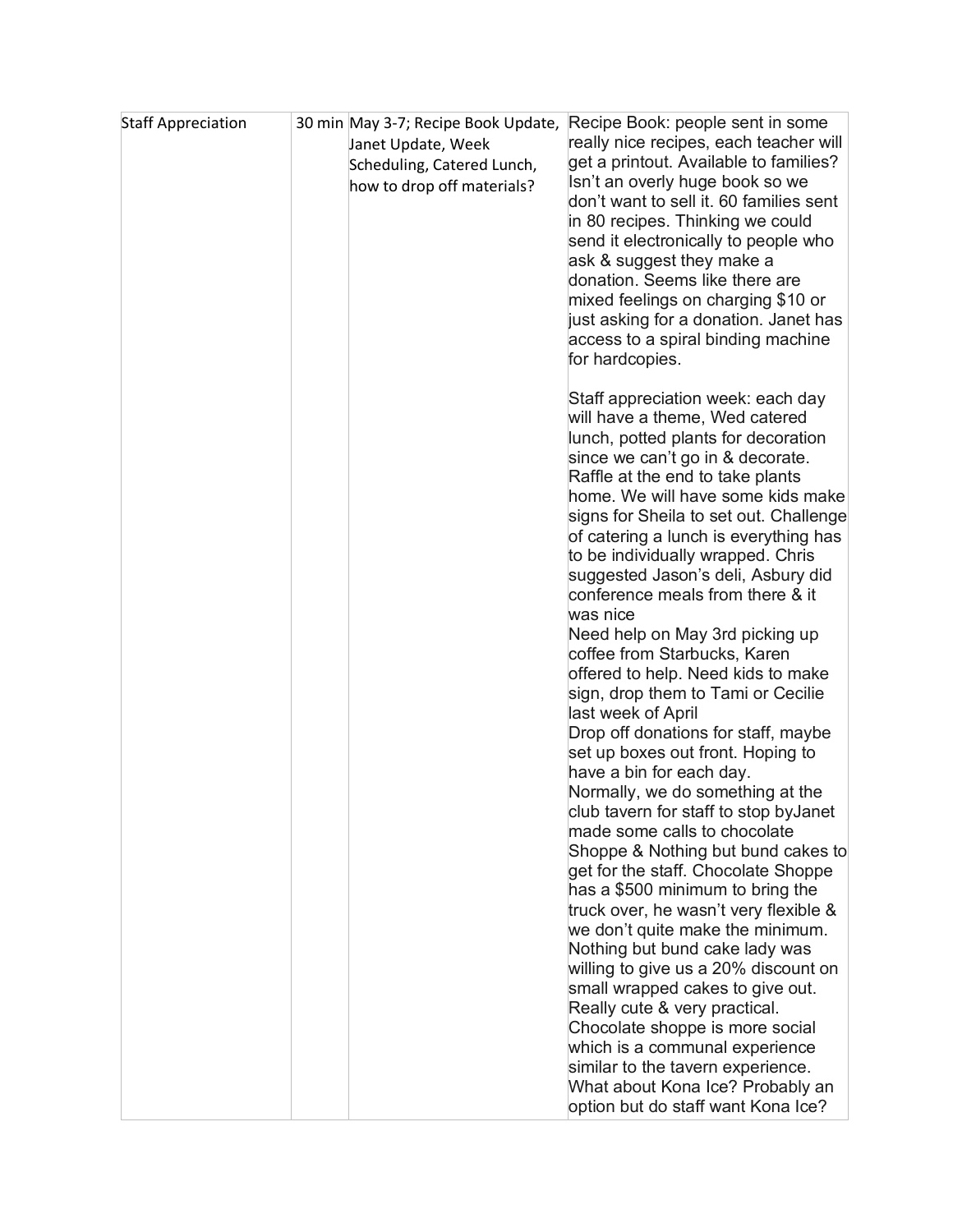|  | Are there any other food trucks we<br>could look into? Karen Perez-Wilson                               |
|--|---------------------------------------------------------------------------------------------------------|
|  | said they did something with<br>Caracas Empanadas, the owner has<br>strong connections to our district. |
|  |                                                                                                         |
|  |                                                                                                         |
|  |                                                                                                         |
|  |                                                                                                         |
|  |                                                                                                         |
|  |                                                                                                         |
|  |                                                                                                         |
|  |                                                                                                         |
|  |                                                                                                         |
|  |                                                                                                         |
|  |                                                                                                         |
|  |                                                                                                         |
|  |                                                                                                         |
|  |                                                                                                         |
|  |                                                                                                         |
|  |                                                                                                         |
|  |                                                                                                         |
|  |                                                                                                         |
|  |                                                                                                         |